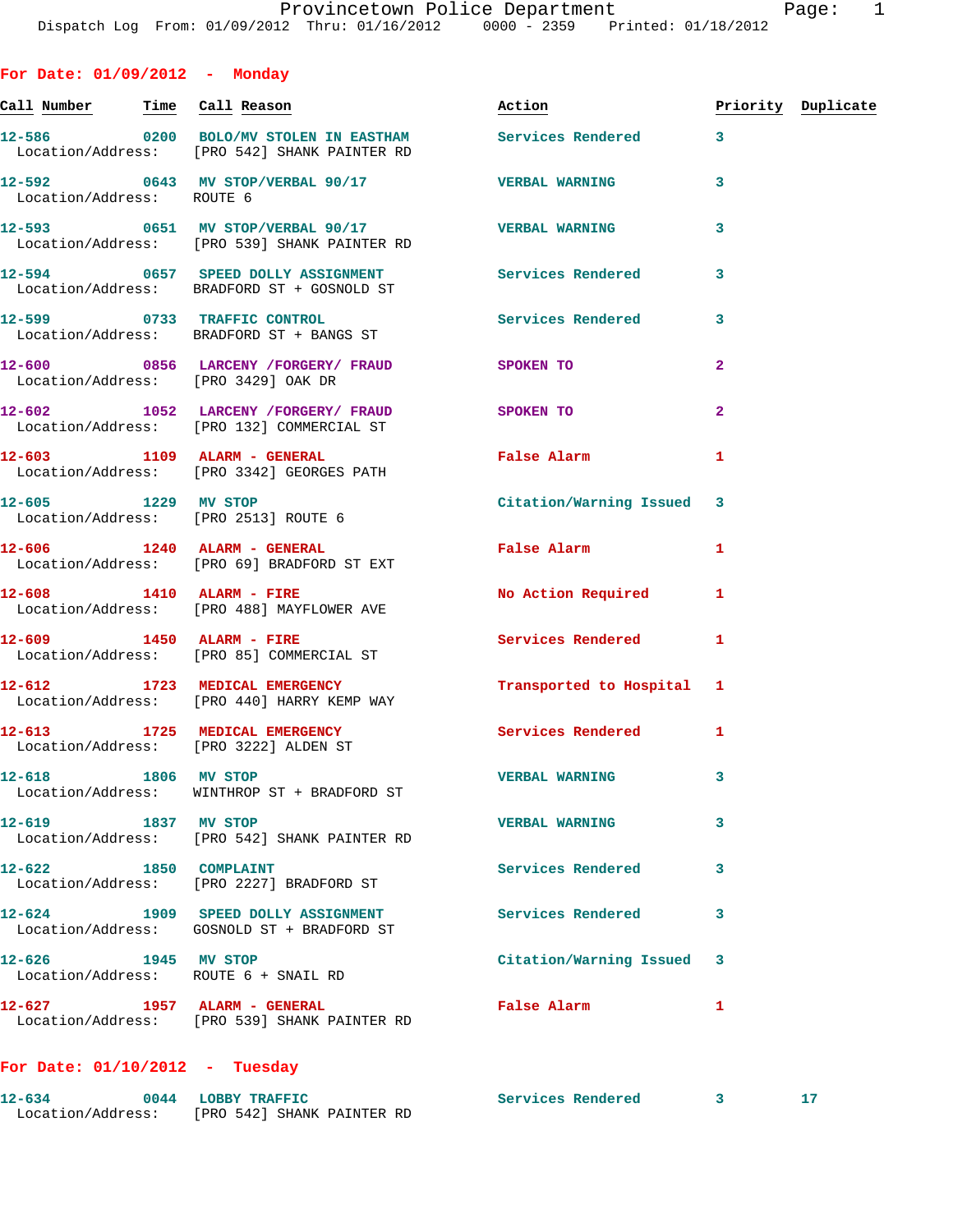|                                                                                             | Provincetown Police Department<br>Dispatch Log From: 01/09/2012 Thru: 01/16/2012 0000 - 2359 Printed: 01/18/2012 |                           |              | Page: $2$ |  |
|---------------------------------------------------------------------------------------------|------------------------------------------------------------------------------------------------------------------|---------------------------|--------------|-----------|--|
|                                                                                             | 12-637 0118 DOMESTIC DISTURBANCE/ASSAULT Investigated 1<br>Location/Address: [PRO 2474] BRADFORD ST              |                           |              |           |  |
| $12-644$ 0617 ALARM - FIRE                                                                  | Location/Address: [PRO 488] MAYFLOWER AVE                                                                        | Services Rendered 1       |              |           |  |
| $12-645$ 0625 MV STOP<br>Location/Address: [PRO 2518] ROUTE 6                               |                                                                                                                  | <b>VERBAL WARNING</b>     | 3            |           |  |
| Location/Address: [PRO 2761] COTTAGE ST<br>Refer To Arrest: 12-4-AR                         | 12-650 0834 DOMESTIC DISTURBANCE/ASSAULT Arrest(s) Made                                                          |                           | 1            |           |  |
|                                                                                             | $12-651$ 0856 ALARM - FIRE<br>Location/Address: [PRO 2702] COMMERCIAL ST                                         | Services Rendered 1       |              |           |  |
| Location/Address: [PRO 2] ALDEN ST                                                          | 12-652 0909 LARCENY /FORGERY/ FRAUD Services Rendered                                                            |                           | $\mathbf{2}$ |           |  |
|                                                                                             | 12-656 0956 ASSIST CITIZEN<br>Location/Address: [PRO 1566] CONWELL ST                                            | Services Rendered 3       |              |           |  |
|                                                                                             | 12-657 1012 VANDALISM<br>Location/Address: [PRO 182] COMMERCIAL ST                                               | Services Rendered         | 3            |           |  |
| 12-662 1419 MV STOP<br>Location/Address: BANGS ST                                           |                                                                                                                  | <b>VERBAL WARNING</b>     | 3            |           |  |
|                                                                                             | 12-663 1525 MEDICAL EMERGENCY<br>Location/Address: [PRO 440] HARRY KEMP WAY                                      | Transported to Hospital 1 |              |           |  |
| 12-664 1529 MV ACCIDENT<br>Location/Address: [PRO 2] ALDEN ST<br>Refer To Accident: 12-1-AC |                                                                                                                  | Services Rendered 1       |              |           |  |
| 12-668 1643 MV STOP<br>Location/Address: ROUTE 6 + SNAIL RD                                 |                                                                                                                  | <b>VERBAL WARNING</b>     | 3            |           |  |
| 12-669 1653 MV STOP                                                                         | <b>VERBAL WARNING</b><br>Location: [PRO 3666] EAST HARBOR/PILGRIM LAKE                                           |                           | 3            |           |  |
|                                                                                             | 12-672 1723 LOST WHITE I-PHONE<br>Location/Address: [PRO 542] SHANK PAINTER RD                                   | Services Rendered 3       |              |           |  |
| 12-673 1804 MV STOP                                                                         | Location/Address: [PRO 80] CARVER ST                                                                             | <b>VERBAL WARNING</b>     | 3            |           |  |
|                                                                                             | 12-674 1810 MEDICAL EMERGENCY<br>Location/Address: [PRO 3179] MEADOW RD                                          | Services Rendered         | 1            |           |  |
|                                                                                             | 12-675 1818 ASSIST CITIZEN<br>Location/Address: [PRO 2227] BRADFORD ST                                           | <b>Services Rendered</b>  | 3            |           |  |
| 12-677 1830 MV STOP                                                                         | Location/Address: COURT ST + BRADFORD ST                                                                         | <b>VERBAL WARNING</b>     | 3            |           |  |
|                                                                                             | 12-680 1912 ASSIST CITIZEN<br>Location/Address: [PRO 542] SHANK PAINTER RD                                       | Services Rendered         | 3            |           |  |
|                                                                                             | 12-685 1959 MEDICAL EMERGENCY<br>Location/Address: [PRO 688] ATLANTIC AVE                                        | Transported to Hospital 1 |              |           |  |
| 12-686 1959 COMPLAINT                                                                       | Location/Address: [PRO 542] SHANK PAINTER RD                                                                     | Services Rendered         | 3            |           |  |
|                                                                                             | 12-688 2023 ASSIST CITIZEN<br>Location/Address: [PRO 542] SHANK PAINTER RD                                       | Services Rendered         | 3            |           |  |
| 12-689 2038 COMPLAINT                                                                       | Location/Address: [PRO 3296] SHANK PAINTER RD                                                                    | SPOKEN TO                 | 3            |           |  |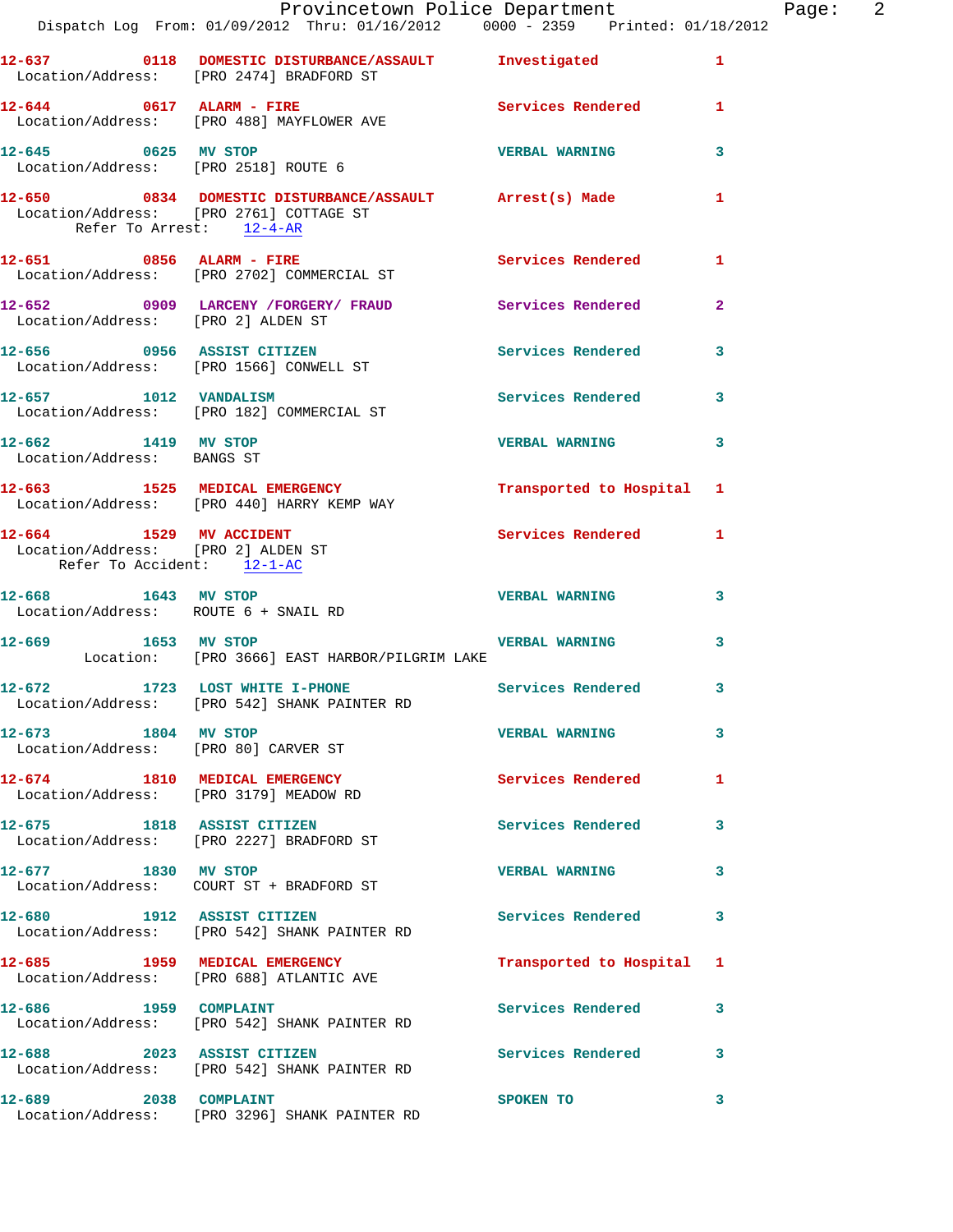## **For Date: 01/11/2012 - Wednesday**

| 12-700 0034 MV STOP                                             | Location/Address: [PRO 2490] PROVINCELANDS RD                                                      | Could Not Locate 3        |    |    |
|-----------------------------------------------------------------|----------------------------------------------------------------------------------------------------|---------------------------|----|----|
|                                                                 | 12-706 0134 LOBBY TRAFFIC Services Rendered 3<br>Location/Address: [PRO 542] SHANK PAINTER RD      |                           |    | 15 |
| 12-719 0628 MV STOP                                             | Location/Address: [PRO 521] ROUTE 6                                                                | <b>VERBAL WARNING</b>     | 3  |    |
|                                                                 | 12-720 0636 MV STOP<br>Location/Address: [PRO 2518] ROUTE 6                                        | <b>VERBAL WARNING</b>     | 3  |    |
|                                                                 | 12-722 0701 SPEED DOLLY ASSIGNMENT Services Rendered 3<br>Location/Address: [PRO 2493] BRADFORD ST |                           |    |    |
|                                                                 | 12-726 0859 ASSIST CITIZEN<br>Location/Address: [PRO 542] SHANK PAINTER RD                         | Services Rendered         | 3  |    |
|                                                                 | 12-727 0908 ALARM - FIRE<br>Location/Address: [PRO 342] COMMERCIAL ST                              | Services Rendered         | 1  |    |
|                                                                 | 12-728 0925 DOMESTIC DISTURBANCE/ASSAULT SPOKEN TO<br>Location/Address: [PRO 542] SHANK PAINTER RD |                           | 1  |    |
|                                                                 | 12-731 1008 ALARM - FIRE<br>Location/Address: [PRO 606] CONWELL ST                                 | Services Rendered 1       |    |    |
|                                                                 | 12-740 1103 MEDICAL EMERGENCY<br>Location/Address: [PRO 440] HARRY KEMP WAY                        | Transported to Hospital 1 |    |    |
|                                                                 | 12-749 1418 SERVE SUMMONS<br>Location/Address: [PRO 3259] MACMILLAN WHARF                          | Could Not Locate 3        |    |    |
|                                                                 | 12-751 1424 MV STOP<br>Location/Address: PRINCE ST + BRADFORD ST                                   | <b>VERBAL WARNING</b>     | 3  |    |
| 12-752 1428 SERVE SUMMONS<br>Location/Address: OLD ANN PAGE WAY |                                                                                                    | Services Rendered         | 3  |    |
|                                                                 | 12-754 1506 COMPLAINT<br>Location/Address: [PRO 542] SHANK PAINTER RD                              | SPOKEN TO                 | 3  |    |
|                                                                 | 12-758 1649 MV STOP<br>Location/Address: [PRO 536] SHANK PAINTER RD                                | <b>VERBAL WARNING</b>     | 3  |    |
| 12-760 1727 MV STOP                                             | Location/Address: HARRY KEMP WAY + CONWELL ST                                                      | <b>VERBAL WARNING</b>     | 3. |    |
| 12-763 1859 COMPLAINT                                           | Location/Address: [PRO 3296] SHANK PAINTER RD                                                      | Services Rendered         | 3  |    |
| 12-764 1908 MV STOP                                             | Location/Address: CONWELL ST + CEMETERY RD                                                         | <b>VERBAL WARNING</b>     | 3  |    |
| 12-765 1932 MV STOP                                             | Location/Address: [PRO 2479] ROUTE 6                                                               | <b>VERBAL WARNING</b>     | 3  |    |
| 12-766 2002 COMPLAINT                                           | Location/Address: [PRO 3195] COMMERCIAL ST                                                         | Could Not Locate          | 3  |    |
|                                                                 | 12-767 2111 SPEED DOLLY ASSIGNMENT<br>Location/Address: [PRO 2493] BRADFORD ST                     | <b>Services Rendered</b>  | 3  |    |
| 12-773 2222 MV STOP                                             | Location/Address: CONWELL ST + RAILROAD AVE                                                        | <b>VERBAL WARNING</b>     | 3  |    |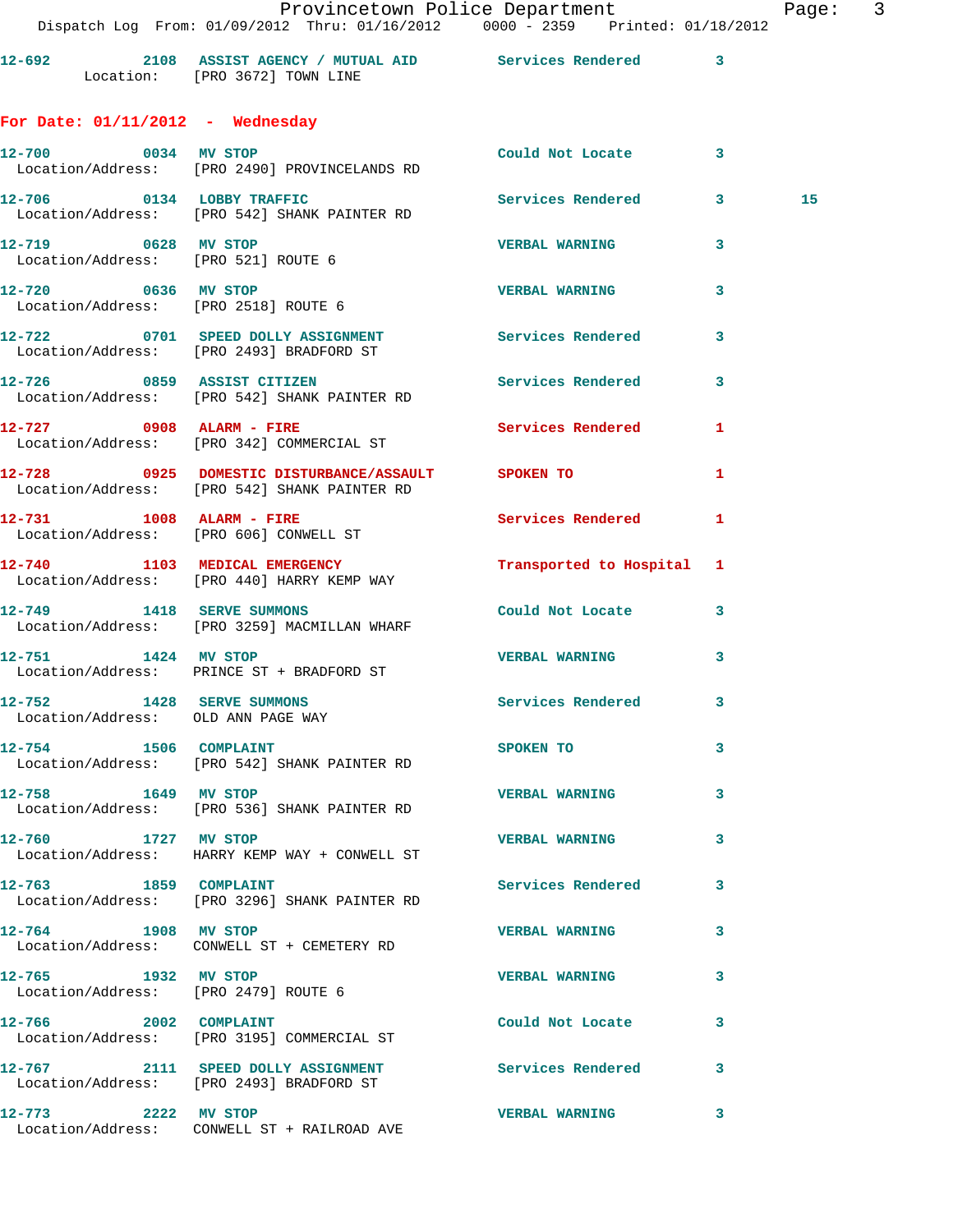**12-775 2311 MV STOP VERBAL WARNING 3**  Location/Address: BRADFORD ST + KENDALL LN

## **For Date: 01/12/2012 - Thursday**

| 12-779 0102 MV STOP                                             | Location/Address: PRISCILLA ALDEN RD + BRADFORD ST                                                       | <b>VERBAL WARNING</b>     | 3 <sup>7</sup>             |
|-----------------------------------------------------------------|----------------------------------------------------------------------------------------------------------|---------------------------|----------------------------|
| 12-793                                                          | 0459 MISSING PERSON<br>Location/Address: [PRO 3222] ALDEN ST                                             | No Action Required 1      |                            |
| 0726 COMPLAINT<br>12-807                                        | Location/Address: [PRO 2227] BRADFORD ST                                                                 | SPOKEN TO                 | 3                          |
|                                                                 | 12-809 0830 MEDICAL EMERGENCY<br>Location/Address: [PRO 440] HARRY KEMP WAY                              | Transported to Hospital 1 |                            |
| 12-813 0939 ALARM - GENERAL                                     | Location/Address: [PRO 3634] COMMERCIAL ST                                                               | False Alarm               | $\mathbf{1}$               |
| 12-815 1101 ALARM - FIRE                                        | Location/Address: [PRO 3066] COMMERCIAL ST                                                               | No Action Required 1      |                            |
| 12-816                                                          | 1103 ALARM - FIRE<br>Location/Address: [PRO 649] COMMERCIAL ST                                           | No Action Required        | $\mathbf{1}$               |
|                                                                 | 12-817 1104 LOST TOYOTA KEYS<br>Location/Address: [PRO 542] SHANK PAINTER RD                             | <b>Services Rendered</b>  | 3                          |
| 12-818 1116 COMPLAINT                                           | Location/Address: [PRO 3195] COMMERCIAL ST                                                               | SPOKEN TO                 | 3                          |
|                                                                 | 12-827 1545 SUSPICIOUS ACTIVITY<br>Location/Address: [PRO 142] COMMERCIAL ST                             | <b>SPOKEN TO</b>          | $\overline{2}$             |
| 12-832 1741 MV STOP<br>Location/Address: [PRO 29] BRADFORD ST   |                                                                                                          | <b>VERBAL WARNING</b>     | $\overline{\mathbf{3}}$    |
| 12-834 1812 COMPLAINT<br>Location/Address: NICKERSON ST         |                                                                                                          | <b>Services Rendered</b>  | 3                          |
|                                                                 | 12-835 1815 ASSIST AGENCY / MUTUAL AID Services Rendered<br>Location/Address: [PRO 542] SHANK PAINTER RD |                           | 3                          |
| 12-838 1941 COMPLAINT                                           | Location/Address: [PRO 2227] BRADFORD ST                                                                 | Services Rendered         | $\mathbf{3}$               |
|                                                                 | 12-839 1948 NOTIFY WATER DEPT<br>Location/Address: [PRO 1221] PROVINCELANDS RD                           | <b>Services Rendered</b>  | $\overline{\phantom{a}}$ 3 |
| 12-840 2012 COMPLAINT<br>Location/Address: [PRO 606] CONWELL ST |                                                                                                          | Services Rendered 3       |                            |
|                                                                 | 12-841 2112 MEDICAL EMERGENCY<br>Location/Address: [PRO 3591] COMMERCIAL ST                              | Transported to Hospital 1 |                            |

## **For Date: 01/13/2012 - Friday**

| 12-861 | 0626 | <b>MV STOP</b><br>Location/Address: CARVER ST + BRADFORD ST        | <b>VERBAL WARNING</b> |  |
|--------|------|--------------------------------------------------------------------|-----------------------|--|
| 12-862 | 0631 | MV STOP<br>Location/Address: MONTELLO ST + BRADFORD ST             | <b>VERBAL WARNING</b> |  |
| 12-868 | 0830 | <b>LOST WALLET</b><br>Location/Address: [PRO 537] SHANK PAINTER RD | Services Rendered     |  |
| 12-867 | 0834 | <b>MV STOP</b>                                                     | <b>VERBAL WARNING</b> |  |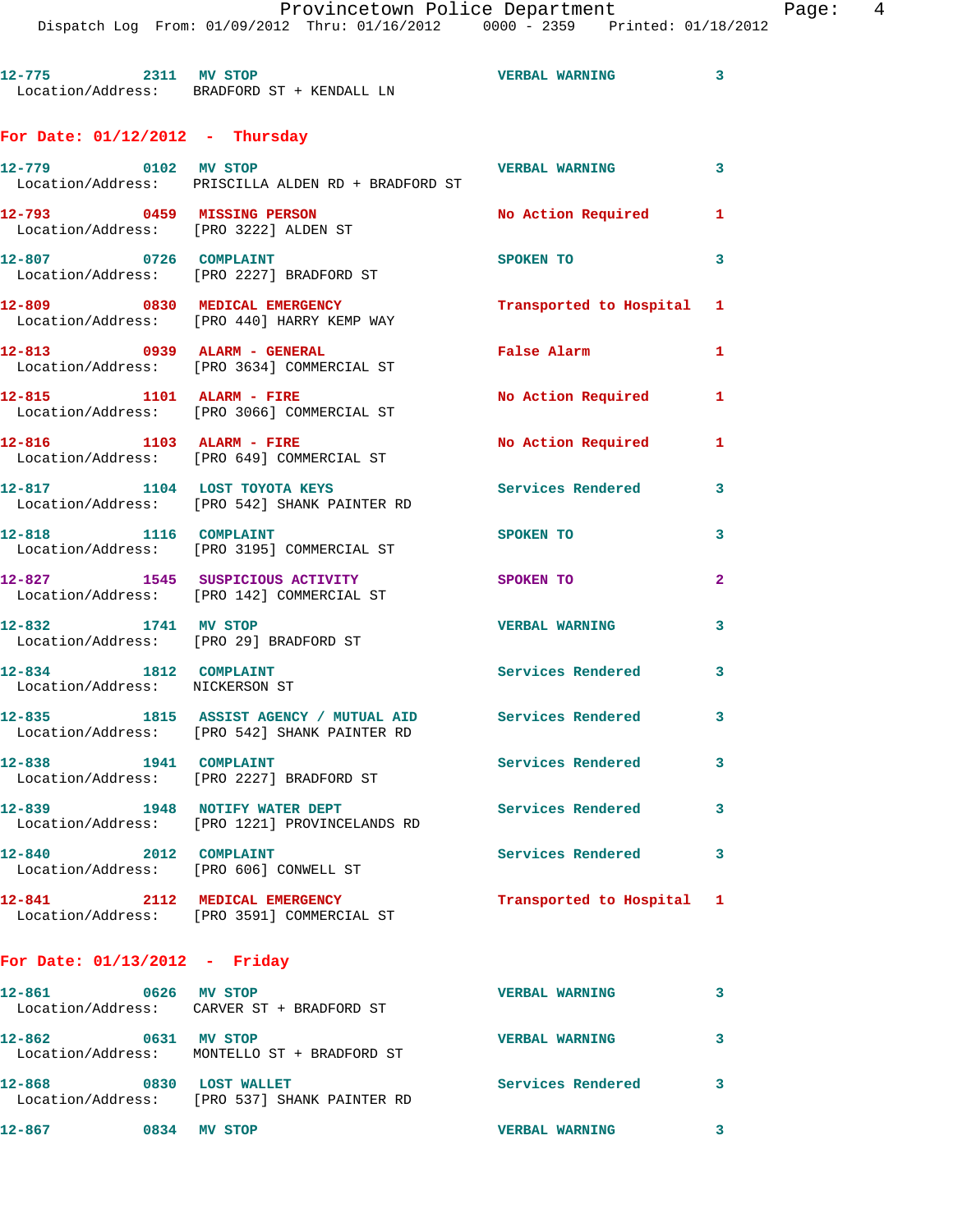|                                                             | Dispatch Log From: 01/09/2012 Thru: 01/16/2012 0000 - 2359 Printed: 01/18/2012                           | Provincetown Police Department |              | Page: 5 |  |
|-------------------------------------------------------------|----------------------------------------------------------------------------------------------------------|--------------------------------|--------------|---------|--|
| Location/Address: SNAIL RD + ROUTE 6                        |                                                                                                          |                                |              |         |  |
| 12-869 0901 MV STOP                                         |                                                                                                          |                                |              |         |  |
|                                                             | Location/Address: ROUTE 6 + SNAIL RD                                                                     | <b>VERBAL WARNING</b>          | 3            |         |  |
|                                                             | 12-870 0910 FIRE, OTHER<br>Location/Address: [PRO 606] CONWELL ST                                        | Extinguished                   | $\mathbf{1}$ | 11      |  |
| 12-872 0948 MV STOP                                         | Location/Address: [PRO 1895] BRADFORD ST                                                                 | <b>VERBAL WARNING</b>          | $\mathbf{3}$ |         |  |
|                                                             | 12-874 0959 ASSIST CITIZEN<br>Location/Address: [PRO 542] SHANK PAINTER RD                               | <b>Services Rendered</b>       | 3            |         |  |
|                                                             | 12-876 1002 ASSIST CITIZEN<br>Location/Address: [PRO 1583] MONTELLO ST                                   | Services Rendered 3            |              |         |  |
|                                                             | 12-877 1009 MV STOP<br>Location/Address: [PRO 3483] MONTELLO ST                                          | Services Rendered              | 3            |         |  |
| 12-878 1026 ASSIST CITIZEN                                  | Location/Address: [PRO 3632] COMMERCIAL ST                                                               | Services Rendered 3            |              |         |  |
| 12-879 1045 MV STOP                                         | Location/Address: HARRY KEMP WAY + HOWLAND ST                                                            | Citation/Warning Issued 3      |              |         |  |
| 12-880 1053 MV STOP                                         | Location/Address: HOWLAND ST + HARRY KEMP WAY                                                            | <b>VERBAL WARNING</b>          | 3            |         |  |
| 12-881 1059 MV STOP<br>Location/Address: HOWLAND ST         |                                                                                                          | Citation/Warning Issued 3      |              |         |  |
|                                                             | 12-882 1103 SERVE RESTRAINING ORDER<br>Location/Address: [PRO 542] SHANK PAINTER RD                      | Services Rendered              | $\mathbf{2}$ |         |  |
|                                                             | 12-889 1349 ALARM - GENERAL<br>Location/Address: [PRO 440] HARRY KEMP WAY                                | False Alarm                    | 1            |         |  |
|                                                             | 12-891 1444 ASSIST AGENCY / MUTUAL AID Services Rendered<br>Location/Address: COMMERCIAL ST + ANTHONY ST |                                | 3            |         |  |
|                                                             | 12-902 1802 ASSIST AGENCY / MUTUAL AID Services Rendered<br>Location: [PRO 3431] LOPES SQUARE            |                                | $\mathbf{3}$ |         |  |
| 12-906 1913 MV STOP                                         | Location/Address: [PRO 29] BRADFORD ST                                                                   | <b>VERBAL WARNING</b>          | 3            |         |  |
| 12-908 1936 MV STOP<br>Location/Address: [PRO 2521] ROUTE 6 |                                                                                                          | <b>VERBAL WARNING</b>          | 3            |         |  |
| 12-914 2216 MV STOP                                         | Location/Address: [PRO 539] SHANK PAINTER RD                                                             | <b>VERBAL WARNING</b>          | 3            |         |  |
| 12-916 2227 MV STOP                                         | Location/Address: [PRO 2737] COMMERCIAL ST                                                               | <b>VERBAL WARNING</b>          | 3            |         |  |
| For Date: $01/14/2012$ - Saturday                           |                                                                                                          |                                |              |         |  |
|                                                             | 12-921 0046 POWER OUT<br>Location/Address: [PRO 136] COMMERCIAL ST                                       | Services Rendered              | -2           |         |  |
| 12-930 0327 BURGLAR ALARM                                   | Location/Address: [PRO 3298] WEST FRANKLIN ST                                                            | False Alarm                    | 1            |         |  |
|                                                             | 12-939 0723 SPEED DOLLY ASSIGNMENT<br>Location/Address: BRADFORD ST + GOSNOLD ST                         | Services Rendered 3            |              |         |  |

**12-941 0835 COMPLAINT Services Rendered 3**  Location/Address: [PRO 2543] MACMILLAN WHARF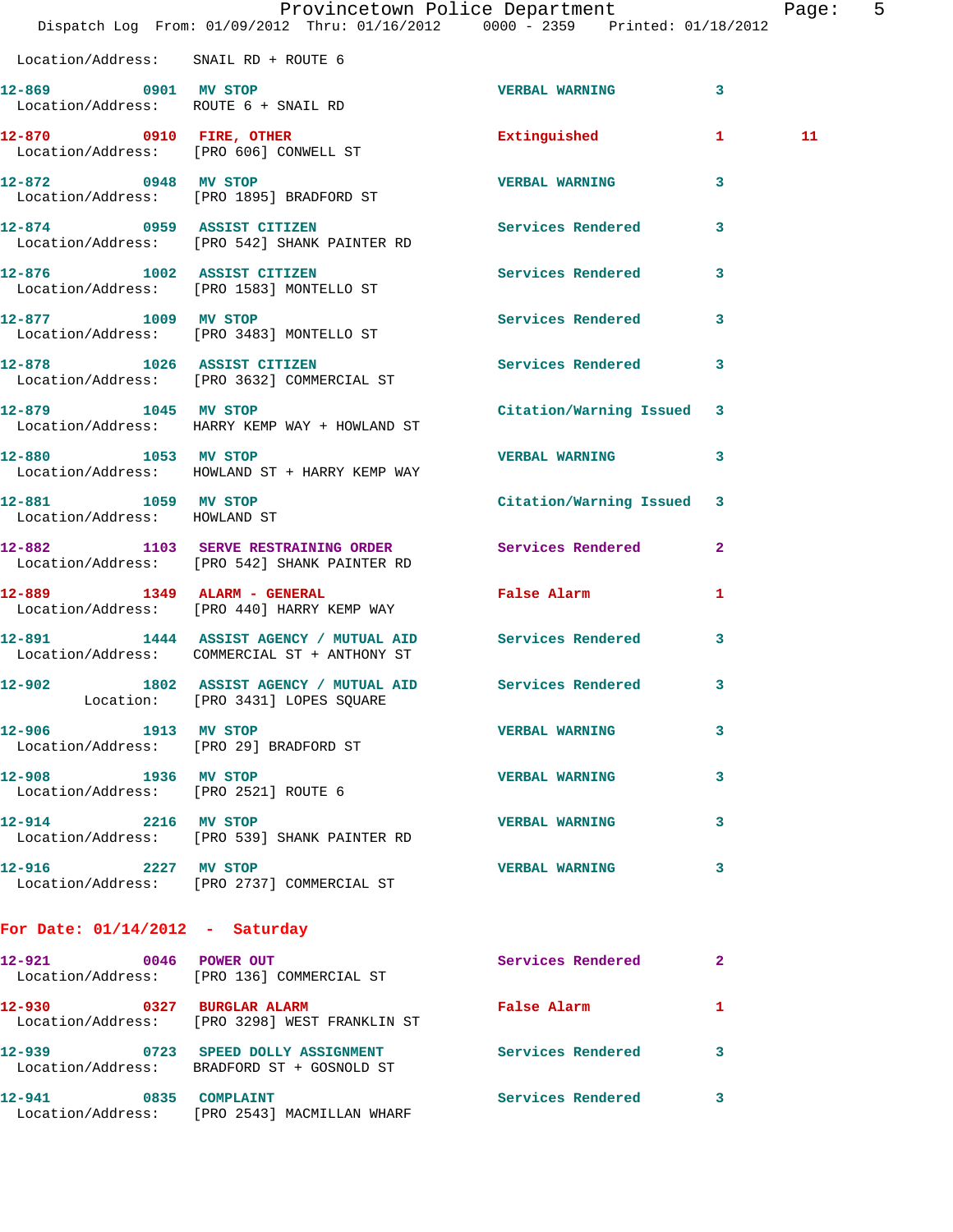|                                                             | Provincetown Police Department<br>Dispatch Log From: 01/09/2012 Thru: 01/16/2012 0000 - 2359 Printed: 01/18/2012 |                          |   |
|-------------------------------------------------------------|------------------------------------------------------------------------------------------------------------------|--------------------------|---|
|                                                             | 12-945 0910 WATER MAIN LEAK<br>Location/Address: BANGS ST + COMMERCIAL ST                                        | <b>Services Rendered</b> | 3 |
|                                                             | 12-950 0940 ASSIST CITIZEN<br>Location/Address: [PRO 542] SHANK PAINTER RD                                       | Services Rendered        | 3 |
| 12-958 1110 MV STOP<br>Location/Address: BROWNE ST          |                                                                                                                  | <b>VERBAL WARNING</b>    | 3 |
|                                                             | 12-959 1119 MEDICAL EMERGENCY<br>Location/Address: [PRO 440] HARRY KEMP WAY                                      | Transported to Hospital  | 1 |
| 12-963 1151 MV STOP                                         | Location/Address: SHANK PAINTER RD                                                                               | <b>VERBAL WARNING</b>    | 3 |
| 12-972 1341 MV STOP                                         | Location/Address: [PRO 1464] COMMERCIAL ST                                                                       | <b>VERBAL WARNING</b>    | 3 |
|                                                             | 12-976 1427 MEDICAL EMERGENCY<br>Location/Address: [PRO 1011] NELSON AVE                                         | Transported to Hospital  | 1 |
|                                                             | 12-978 1514 MEDICAL EMERGENCY<br>Location/Address: [PRO 2134] SHANK PAINTER RD                                   | <b>PATIENT REFUSAL</b>   | 1 |
|                                                             | 12-979 1527 MEDICAL EMERGENCY<br>Location/Address: [PRO 696] AUNT SUKEYS WAY                                     | Transported to Hospital  | 1 |
|                                                             | 12-980 1603 SPEED DOLLY ASSIGNMENT<br>Location/Address: GOSNOLD ST + BRADFORD ST                                 | <b>Services Rendered</b> | 3 |
| 12-982 1640 MV STOP                                         | Location/Address: [PRO 539] SHANK PAINTER RD                                                                     | <b>VERBAL WARNING</b>    | 3 |
| 12-984 1704 MV STOP                                         | Location/Address: [PRO 1452] BRADFORD ST                                                                         | <b>VERBAL WARNING</b>    | 3 |
| 12-985 1714 MV STOP                                         | Location/Address: [PRO 3004] BRADFORD ST                                                                         | <b>VERBAL WARNING</b>    | 3 |
| 12-987 1722 MV STOP                                         | Location/Address: [PRO 396] COMMERCIAL ST                                                                        | <b>VERBAL WARNING</b>    | 3 |
| 12-988 1725 MV STOP                                         | Location/Address: [PRO 396] COMMERCIAL ST                                                                        | <b>VERBAL WARNING</b>    | 3 |
| 12-992 1743 MV STOP                                         | Location/Address: [PRO 3296] SHANK PAINTER RD                                                                    | Citation/Warning Issued  | 3 |
| 12-995 1808 MV STOP<br>Location/Address: [PRO 2521] ROUTE 6 |                                                                                                                  | <b>VERBAL WARNING</b>    | 3 |
| 12-996 1818 MV STOP<br>Location/Address: [PRO 2513] ROUTE 6 |                                                                                                                  | <b>VERBAL WARNING</b>    | 3 |
| 12-997 1825 MV STOP                                         | Location/Address: CARVER CT + BRADFORD ST                                                                        | <b>VERBAL WARNING</b>    | 3 |
| 12-999 1843 MV STOP                                         | Location/Address: [PRO 2479] ROUTE 6                                                                             | No Action Required       | 3 |
| 12-1000 1915 MV STOP                                        | Location/Address: [PRO 536] SHANK PAINTER RD                                                                     | <b>VERBAL WARNING</b>    | 3 |
| 12-1001 2046 ALARM - GENERAL                                | Location/Address: [PRO 3193] COMMERCIAL ST                                                                       | Services Rendered        | 1 |
| 12-1006 2236 MV STOP                                        |                                                                                                                  | <b>VERBAL WARNING</b>    | 3 |

**For Date: 01/15/2012 - Sunday**

Location/Address: [PRO 2479] ROUTE 6

Page: 6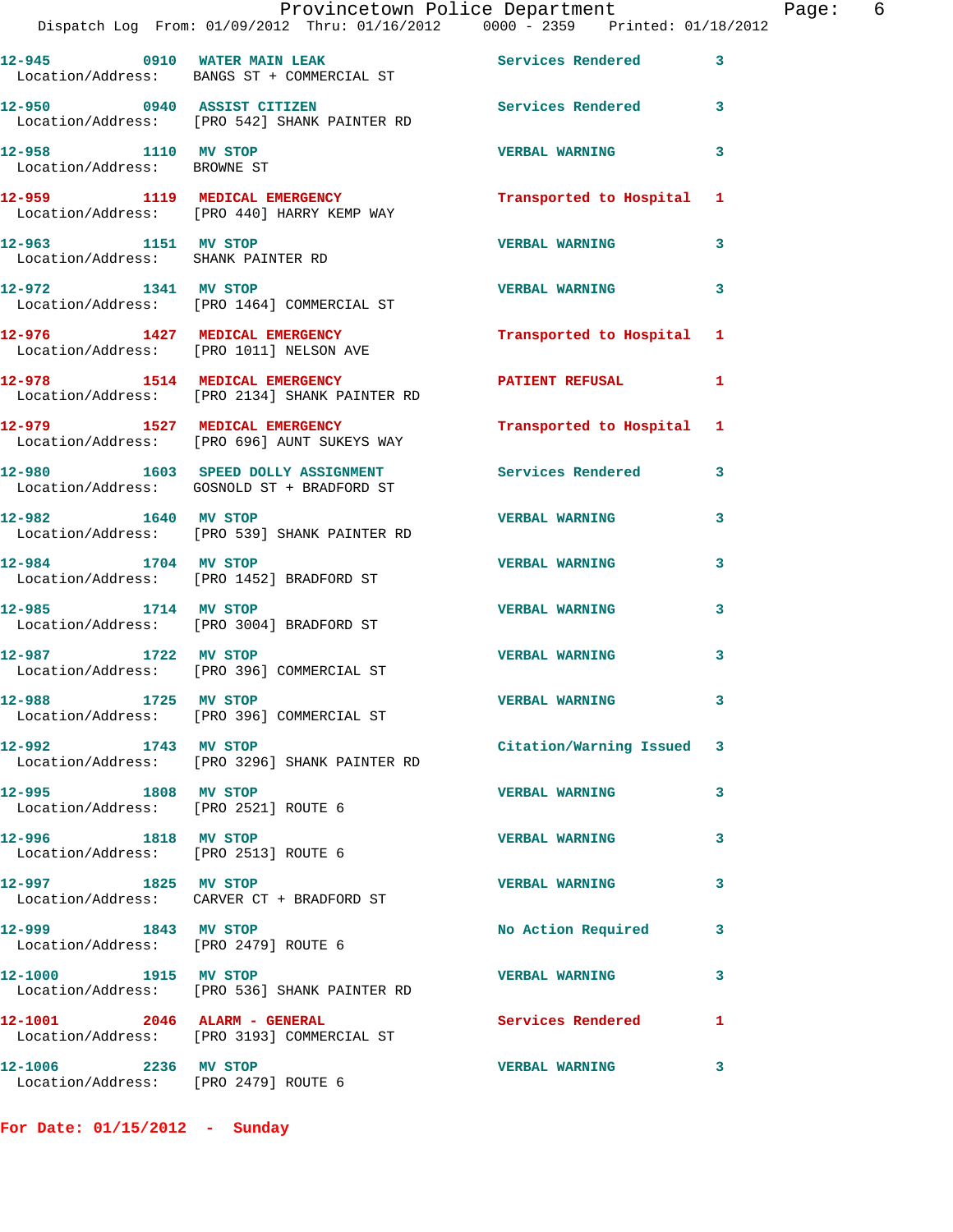Provincetown Police Department Fage: 7

Dispatch Log From: 01/09/2012 Thru: 01/16/2012 0000 - 2359 Printed: 01/18/2012

|                                                                    | 12-1013 0115 MV STOP<br>Location/Address: [PRO 2818] CONWELL ST                                       | <b>VERBAL WARNING</b>     | 3              |                 |
|--------------------------------------------------------------------|-------------------------------------------------------------------------------------------------------|---------------------------|----------------|-----------------|
|                                                                    | 12-1022 0552 ALARM - FIRE<br>Location/Address: [PRO 3703] ROUTE 6                                     | False Alarm               | 1              |                 |
| 12-1025 0657 MV STOP                                               | Location/Address: [PRO 539] SHANK PAINTER RD                                                          | <b>VERBAL WARNING</b>     | 3              |                 |
|                                                                    | 12-1027 0739 ASSIST CITIZEN<br>Location/Address: [PRO 1473] COURT ST                                  | Services Rendered         | 3              |                 |
|                                                                    | 12-1036 0929 ALARM - GENERAL<br>Location/Address: [PRO 3193] COMMERCIAL ST                            | Services Rendered         | 1              |                 |
|                                                                    | 12-1039    1054    MV    ACCIDENT<br>Location/Address: [PRO 3296] SHANK PAINTER RD                    | Services Rendered         | 1              |                 |
| 12-1045 1204 FIRE, OTHER                                           | Location/Address: [PRO 597] COMMERCIAL ST                                                             | Services Rendered         | 1              |                 |
|                                                                    | 12-1046 1206 MV STOP<br>Location/Address: [PRO 614] BRADFORD ST + HANCOCK ST                          | Services Rendered         | 3              |                 |
| 12-1063 1528 MV STOP                                               | Location/Address: SHANKPAINTER RD + JEROME SMITH RD                                                   | <b>VERBAL WARNING</b>     | 3              |                 |
| 12-1070 1740 MV STOP                                               | Location/Address: [PRO 42] BRADFORD ST                                                                | <b>VERBAL WARNING</b>     | 3              |                 |
| 12-1073 1857 MV STOP<br>Location/Address: JOHNSON ST               |                                                                                                       | <b>VERBAL WARNING</b>     | 3              |                 |
|                                                                    | 12-1075 2023 ALARM - GENERAL<br>Location/Address: [PRO 2989] COMMERCIAL ST                            | Services Rendered         | 1              |                 |
|                                                                    | 12-1078 2155 MEDICAL EMERGENCY<br>Location/Address: [PRO 409] CONWELL ST                              | Services Rendered         | 1              |                 |
|                                                                    | 12-1081 2308 ALARM - FIRE<br>Location/Address: [PRO 1531] CARVER ST                                   | Services Rendered 1       |                |                 |
| For Date: $01/16/2012$ - Monday                                    |                                                                                                       |                           |                |                 |
|                                                                    | 12-1089 0114 MV STOP<br>Location/Address: [PRO 3231] BRADFORD ST<br>Refer To Arrest: 12-5-AR          | Arrest(s) Made            | 3              |                 |
| 12-1090 0118 LOBBY TRAFFIC                                         | Location/Address: [PRO 542] SHANK PAINTER RD                                                          | Services Rendered 3       |                | 17 <sub>1</sub> |
|                                                                    | 12-1093 0352 MEDICAL EMERGENCY<br>Location/Address: [PRO 399] COMMERCIAL ST                           | Transported to Hospital 1 |                |                 |
| 12-1097 0501 ALARM - FIRE<br>Location/Address: [PRO 3222] ALDEN ST |                                                                                                       | Services Rendered         | 1              |                 |
| 12-1104 0649 MV STOP<br>Location/Address: [PRO 2513] ROUTE 6       |                                                                                                       | <b>VERBAL WARNING</b>     | 3              |                 |
| 12-1106 0711 MV STOP                                               | Location/Address: [PRO 2513] ROUTE 6                                                                  | <b>VERBAL WARNING</b>     | 3              |                 |
|                                                                    | 12-1107 0725 SPEED DOLLY ASSIGNMENT Services Rendered<br>Location/Address: [PRO 542] SHANK PAINTER RD |                           | 3              |                 |
|                                                                    | 12-1108 0827 LARCENY /FORGERY / FRAUD SPOKEN TO<br>Location/Address: [PRO 2977] COMMERCIAL ST         |                           | $\overline{a}$ |                 |
|                                                                    |                                                                                                       |                           |                |                 |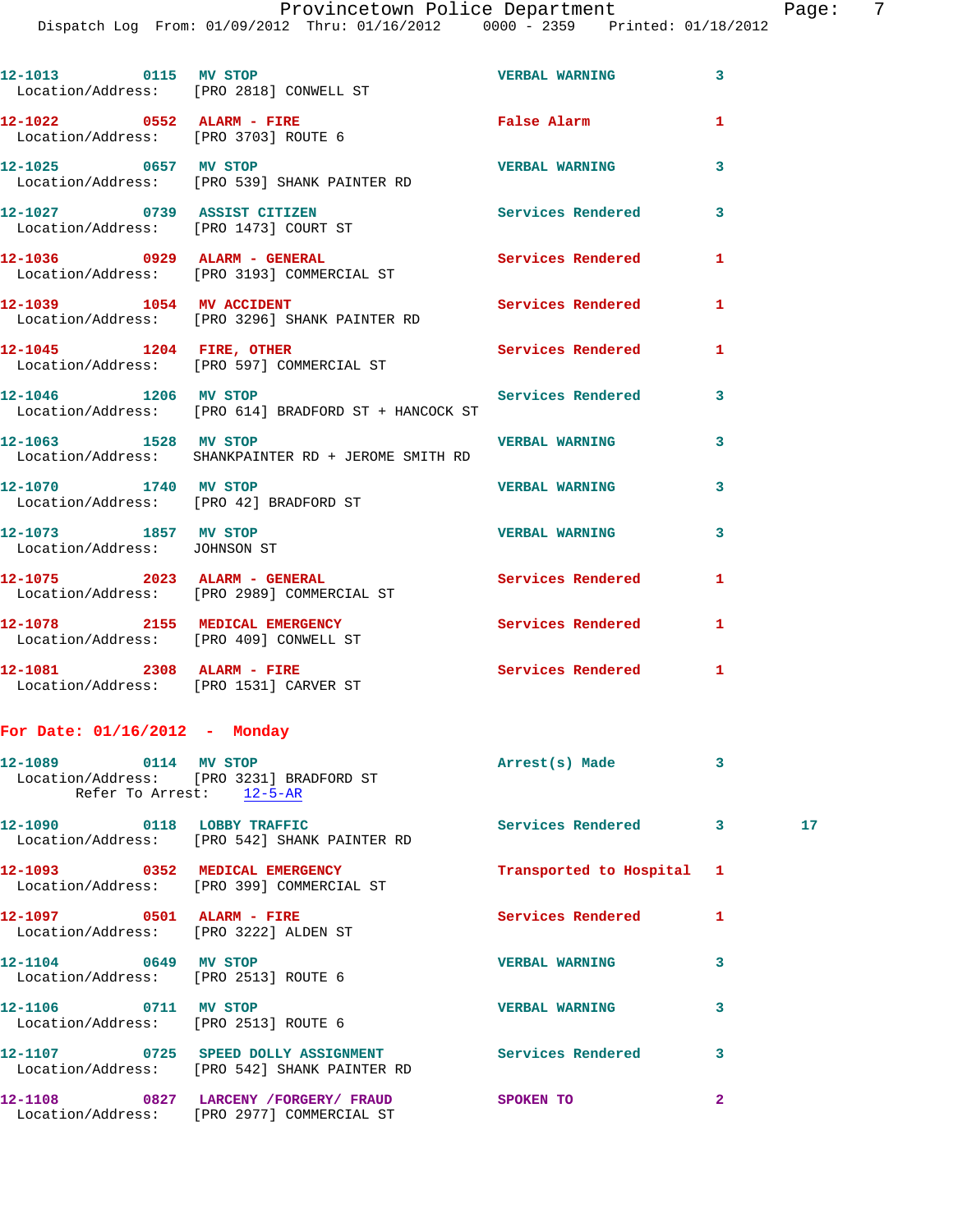|                      | Provincetown Police Department The Rage: 8<br>Dispatch Log From: 01/09/2012 Thru: 01/16/2012   0000 - 2359   Printed: 01/18/2012 |                           |   |  |
|----------------------|----------------------------------------------------------------------------------------------------------------------------------|---------------------------|---|--|
|                      | 12-1112 0950 ALARM - GENERAL CONSERVICES Rendered 1<br>Location/Address: [PRO 3292] COMMERCIAL ST                                |                           |   |  |
|                      | 12-1114 1032 ASSIST CITIZEN 5ervices Rendered 3<br>Location/Address: SCHUELER BLVD                                               |                           |   |  |
|                      |                                                                                                                                  | Citation/Warning Issued 3 |   |  |
|                      | 12-1116 1046 MEDICAL EMERGENCY<br>Location/Address: [PRO 440] HARRY KEMP WAY                                                     | Transported to Hospital 1 |   |  |
|                      | 12-1117 1048 MV STOP<br>Location/Address: BRADFORD ST + ANTHONY ST                                                               | <b>VERBAL WARNING</b>     | 3 |  |
|                      | 12-1118 1053 MV STOP<br>Location/Address: BRADFORD ST                                                                            | <b>VERBAL WARNING</b>     | 3 |  |
|                      | 12-1119 1103 MV STOP<br>Location/Address: ROUTE 6 + MOORS RD                                                                     | <b>VERBAL WARNING</b>     | 3 |  |
|                      | 12-1121 1120 MV STOP<br>Location/Address: [PRO 3440] ROUTE 6                                                                     | <b>VERBAL WARNING</b>     | 3 |  |
|                      | 12-1124 1149 MV STOP<br>Location/Address: [PRO 2577] BRADFORD ST                                                                 | <b>VERBAL WARNING</b>     | 3 |  |
|                      | 12-1125 1150 MV STOP<br>Location/Address: [PRO 2479] ROUTE 6<br>Refer To Arrest: 12-6-AR                                         | Arrest(s) Made            | 3 |  |
|                      | 12-1126 1212 LOST/FOUND DISCOVER CARD Services Rendered<br>Location/Address: [PRO 105] COMMERCIAL ST                             |                           | 3 |  |
|                      | 12-1127 1229 ASSIST AGENCY / MUTUAL AID Services Rendered 3<br>Location/Address: [PRO 210] COMMERCIAL ST                         |                           |   |  |
|                      | 12-1129 1317 DISTURBANCE<br>Location/Address: BRADFORD ST + GOSNOLD ST                                                           | SPOKEN TO                 | 1 |  |
|                      | 12-1130 1320 MEDICAL EMERGENCY <b>12-1130</b> PATIENT REFUSAL<br>Location/Address: [PRO 781] CAPTAIN BERTIE RD                   |                           | 1 |  |
|                      | 12-1132 1344 ASSIST CITIZEN<br>Location/Address: COMMERCIAL ST                                                                   | Services Rendered         | 3 |  |
|                      | 12-1133 1405 COMPLAINT<br>Location/Address: [PRO 3004] BRADFORD ST                                                               | Services Rendered         | 3 |  |
|                      | 12-1135 1457 COMPLAINT<br>Location/Address: [PRO 3121] COMMERCIAL ST                                                             | Services Rendered 3       |   |  |
|                      | 12-1141 1643 MV STOP<br>Location/Address: [PRO 37] BRADFORD ST                                                                   | <b>VERBAL WARNING</b>     | 3 |  |
|                      | 12-1142 1702 ASSIST CITIZEN<br>Location/Address: [PRO 542] SHANK PAINTER RD                                                      | Services Rendered 3       |   |  |
|                      | 12-1143 1705 MV STOP<br>Location/Address: SNAIL RD + ROUTE 6                                                                     | Citation/Warning Issued 3 |   |  |
| 12-1144 1756 MV STOP | Location/Address: PLEASANT ST + BRADFORD ST                                                                                      | <b>VERBAL WARNING</b>     | 3 |  |
|                      | 12-1147 1832 ASSIST AGENCY / MUTUAL AID Services Rendered<br>Location: [PRO 3672] TOWN LINE                                      |                           | 3 |  |
| 12-1150 1846 MV STOP | Location: [PRO 3666] EAST HARBOR/PILGRIM LAKE                                                                                    | <b>VERBAL WARNING</b>     | 3 |  |
|                      |                                                                                                                                  | No Action Required 1      |   |  |